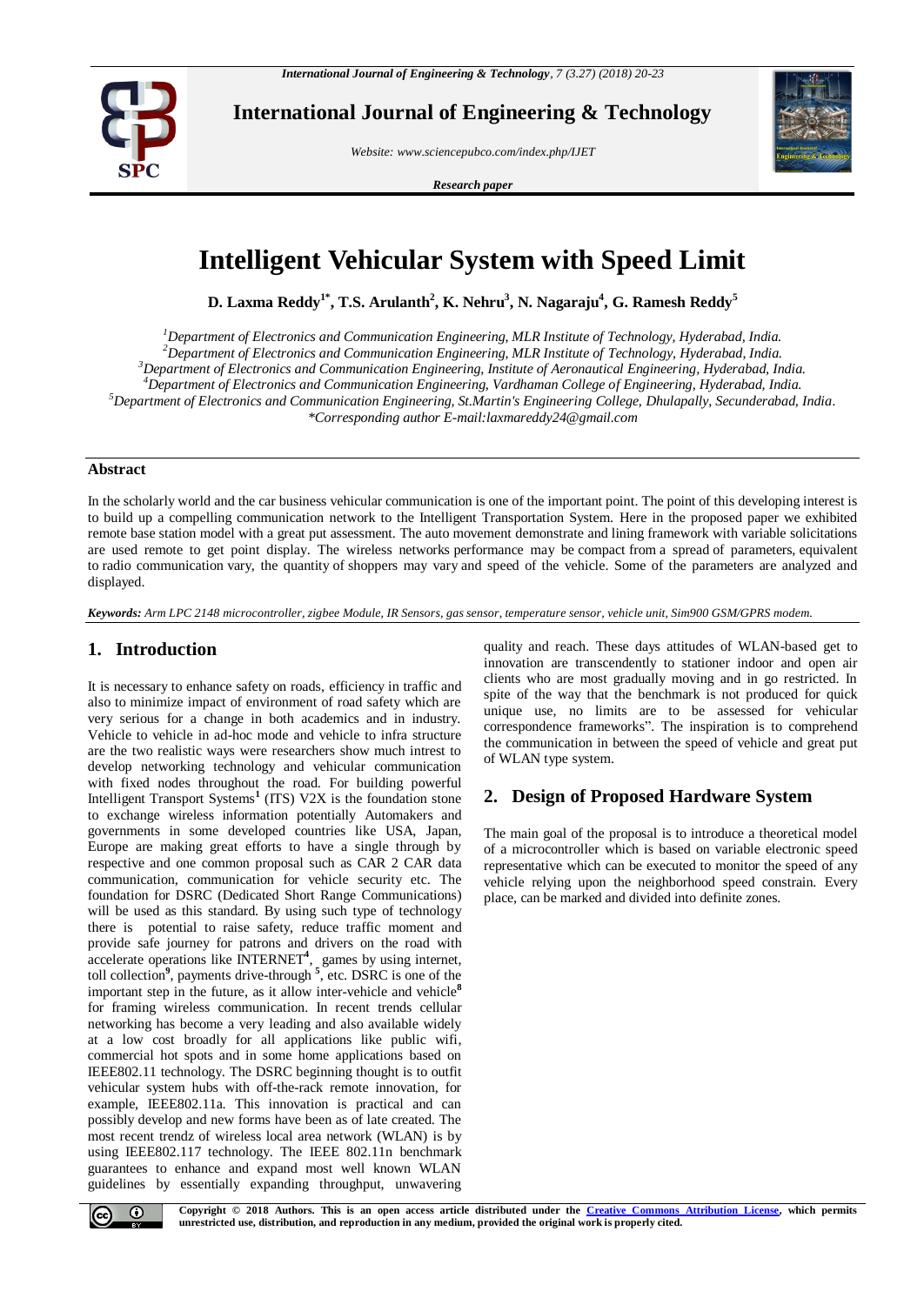

Depending upon the area of the business, residential, and industrial regions the divisions will divides in which they come under. The central business is a very busy traffic zone**<sup>11</sup>** demands the least speed limit**<sup>10</sup>**, with the residential and industrial zones having lesser traffic frequency, the speed limits will vary accordingly. Also when a vehicle in a zone nearby area, it will get the information about the traffic (number of vehicles) in respective zone**<sup>12</sup>**. So driver can select suitable path for driving.



# **3. Board Hardware Resources Features**

#### **Zigbee**

Zigbee modules include a UART interface, which permits microchip or any microcontroller to quickly utilize the Zigbee administrations convention. The host serial level port logic should be compatible with the XBee's logic levels of range 2.8v– 3.4v.These care should be taken by hardware designer of Zigbee. When the host is directly connected to the XBee UART logic level translators like 74LVTH125 or the logic level standard RS-232 IC are used. DIN pin is used to transfer data to the X-Bee module, and it should be in the asynchronous serial format, which consists of a stop bit, a start bit and 8 data bits., no bit inversions are necessary within the asynchronous serial data stream Because of the input data goes directly into the input of a UART within the X-Bee module. The X-Bee's UART take care of all of the required timing and parity checking automatically.

### **IR Sensor**

The TSOP21-arrangement are scaled down collectors for infrared remote control frameworks. On lead outline preamplifier and Stick diode are gathered, IR channel is composed of epoxy bundle. A microchip is to decode a demodulated flag straightforwardly. short burst transmission codes and high information rates are the main advantages with this operation. preamplifier and Photograph indicator in one bundle

- PCM recurrence by Internal channel.
- Electrical field unsettling influence is an improved protection
- Similarity of TTL and CMOS
- Output dynamic is very low
- Power utilization is low
- Against surrounding light high insusceptibility

Unforeseen yield beats because of clamor or unsettling influence signals are stayed away in TSOP21 circuit. An automatic gain control, an integrator stage and a band pass filter, which are used to minimize such disturbances. Carrier frequency, burst length and duty cycle are the distinguishing mark between data signal and disturbance signal.

#### **Gas Sensor**

Smoke sensors are used to sense any splatter of smoke and any hazardous gases, in addition to this the final aim is to have a caution to that, so a strategic distance can be maintained from this type of harms in the ventures. There are numerous of applications with this type of sensors like office zones and in any corporate as these are combined to signal with miniaturized controller scale. Ionization finders are divided into two parts a wellspring of ionizing radiation and an ionization chamber. The first part is a well spring of ionizing which contains a moment with an amount of americium-241, which is nothing but an alpha particles. The second one consists of a chamber again divided into 2 plates with an separation distance of a centimeter. Initially a voltage is applied to one of the plates with positive and other plate with negative with the help of a battery. The iotas noticeable amount of alpha particles are always discharged by americium thump electrons all round. Oxygen and nitrogen ionizing will take place in the load. At negative plate emphatically charged nitrogen and oxygen iotas are attracted and to the positive side of the plate electrons are pulled away by producing a consistent little electric currnt.at this point of time when any dangerous smoke or gas enters into the ionization chamber, this smoke particle will join with the particles and kill them. Therefore these shouldn't achieve to that plate. As a result a drop in the level of current will take place in between the two plates by triggering an alert.

#### **GPRS Technology**

General parcel radio administration (GPRS) is a system overlay for TDMA, GSM and CDMA consists of a bundle based information carrier benefit for a benefits of remote correspondence. This applies a rule i.e a bundle ratio to transfer client data in a proficient route between outer bundle info and GSM portable stations. Bundle exchanging is that the place info is an element into parcels that square measure transmitted severally and subsequently reassembled at the lower than fascinating finish. The world's driving parcel based Internet correspondence conventions is unpins by GPRS, X.25 and Internet convention, a convention that is utilized primarily in Europe. GPRS empowers any current IP or X.25 application to work over a GSM cell association. Cell systems with GPRS capacities are remote expansions of the Internet and X.25 systems.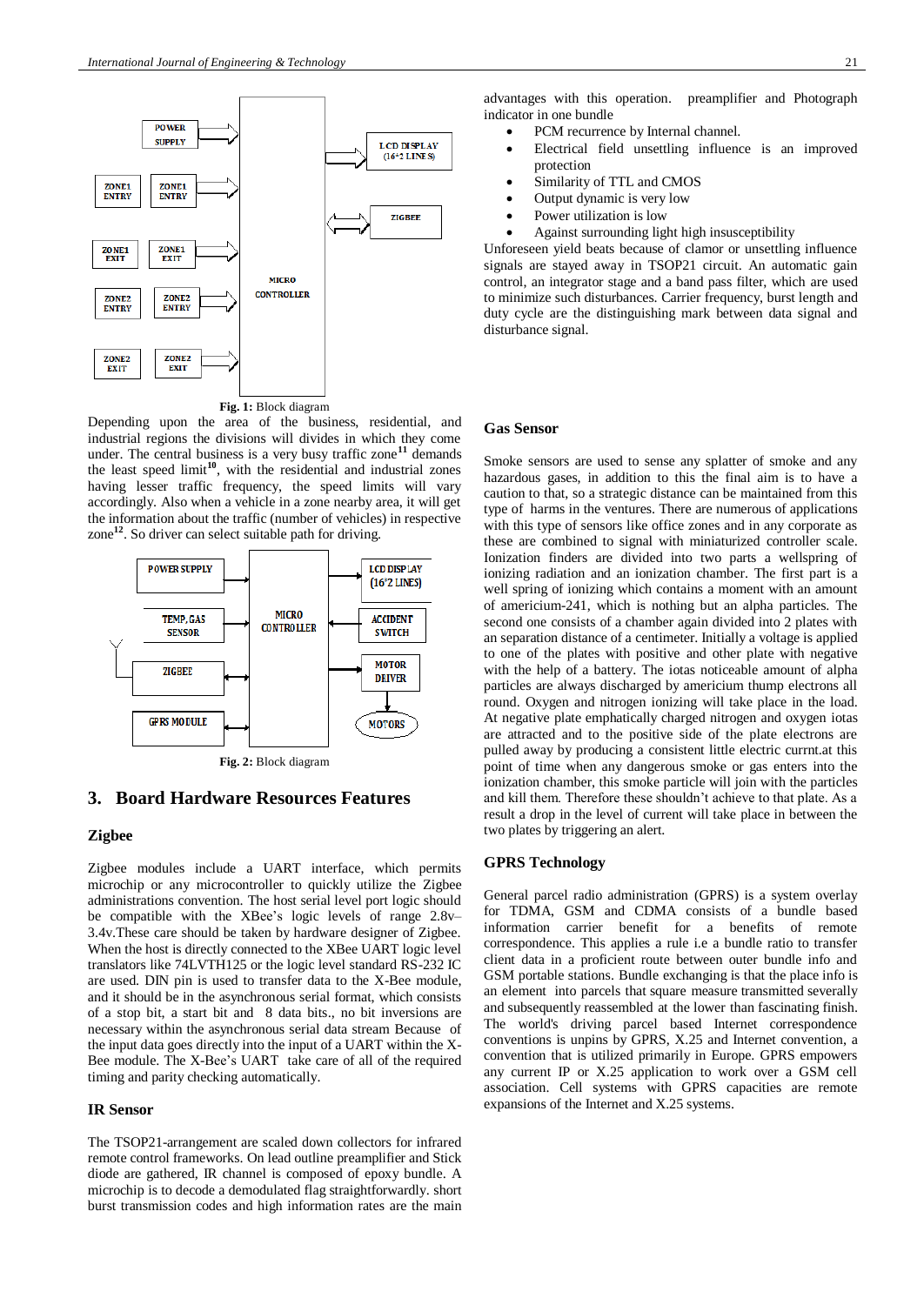

**Fig. 4:** GPRS module

## **4. Performance Analysis**

## **Zone Section**

In this we have microcontroller, four sets of IR sensors, power supply, LCD and a ZIGBEE module to transfer the information to vehicles about the zones.



**Fig. 5:** Zone section

## **Vehicle Section**

In this we have microcontroller, temperature senor, smoke sensor, LCD, Zigbee module to receive the information from zone section about the zones and a GPRS module to send data to server and power supply.



**Fig. 6:** Vehicle section

Here we are using IR sensor technology to entry and exit the zones .these IR sensors are connected to the microcontroller. When a vehicle entered into zone1 it will be displayed on LCD and information passes to a vehicle through Zigbee communication. Similarly a vehicle exited from the zone1 it displayed on LCD and information passes through Zigbee communication.



**Fig. 8:** Vehicle exited from zone1

IR sensors are connected to the microcontroller. When a vehicle entered into zone2 it will be displayed on LCD and information passes to a vehicle through Zigbee communication. Similarly a vehicle exited from the zone2 it displayed on LCD and information passes through Zigbee communication.



|  | -----        |
|--|--------------|
|  |              |
|  | ZONE2 EXETED |

**Fig. 10:** Vehicle exited from zone2

Temperature and Smoke sensors are connected in a vehicle section microcontroller to know the parameters of vehicle and the values are displaying on the LCD.





**Fig. 12:** Data sending to IP webpage